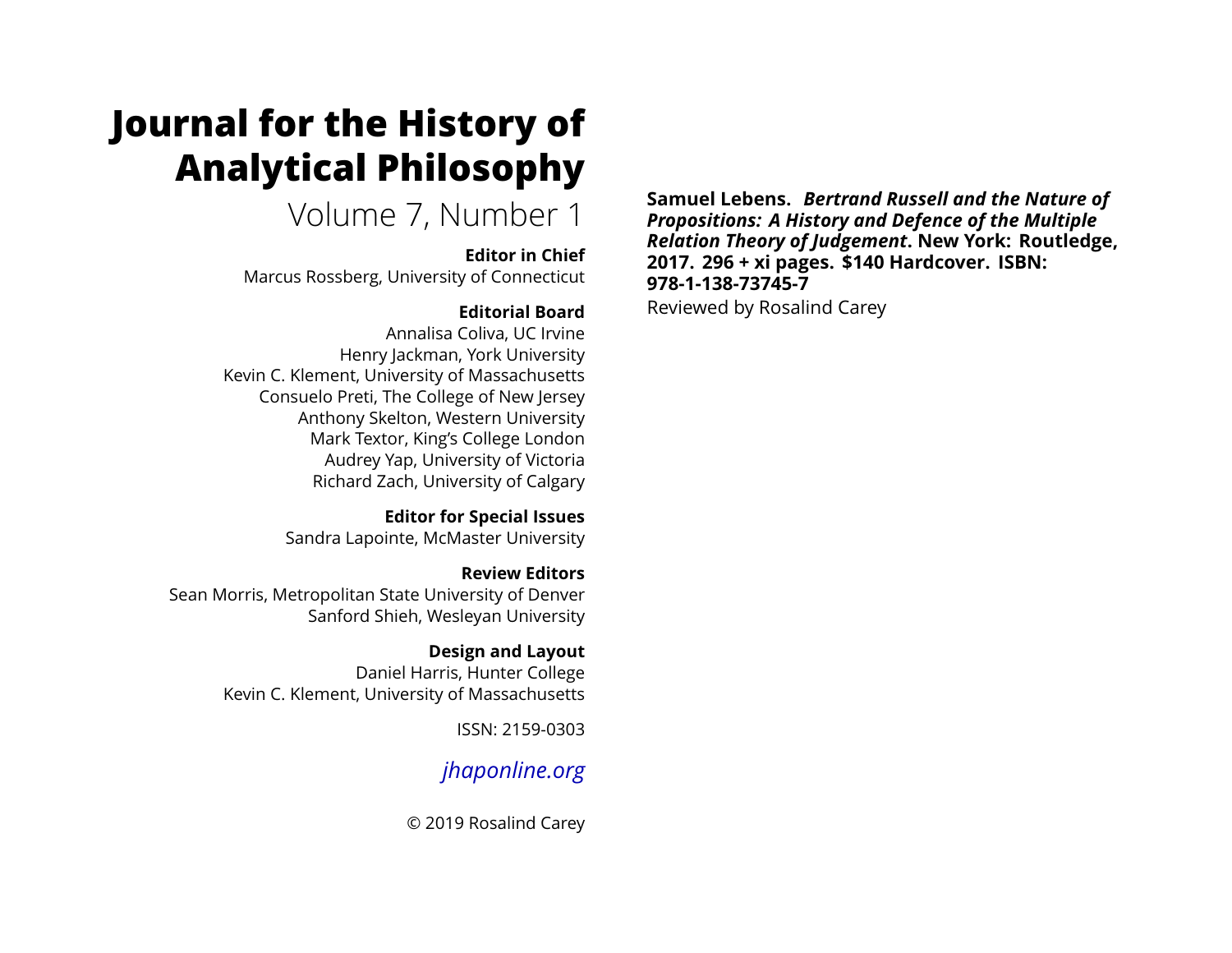# **Review:** *Bertrand Russell and the Nature of Propositions: A History and Defence of the Multiple Relation Theory of Judgement***, by Samuel Lebens**

### Rosalind Carey

This is an interesting, faintly subversive book. It describes the background to Russell's multiple relation theory of judgment (MRTJ), and its emergence and demise, but giving that history is not its primary goal. Rather, the goal is to re-engineer the multiple relation theory of judgment while revising how we see its overall nature. On Lebens's revisionist account, *representation*—or more accurately, *using* things *to* represent—underlies the multiple relation theory and [Russell'](#page-8-0)s [1903](#page-8-0) doctrine of propositions. Lebens is examining the theory of judgment, moreover, in light of a problem in philosophy of language: do propositions have truth conditions, or do acts of belief? Do propositions have meaning and truth conditions, and acts of judging derive truth conditions from the propositions they express, or does it go the other way around? Lebens thinks it goes the other way around. Acts of judging, that is, of predicating, generate propositional content and have truth conditions. He therefore values Russell's multiple relation theory of judgment as providing insight into the issue because it respects the fact that thinking is about things, but that it generates the content thought about.

So, this is a complicated book. In its historical parts, I think that it makes a plausible case for some of its revisionist claims, perhaps more as a retrospective diagnosis of what Russell is facing than as a report of the actual stages of his views on propositions. I note that its treatment of the history is both informed and interesting but necessarily limited in scope by the book's philosophical aim. Philosophically, with respect to revising and

extending a multiple relation theory of judgment, there, too, the book makes a case, providing we accept the author's premises and commitments. Lebens makes an effort to introduce readers to the relevant concepts and arguments in philosophy of language, but I sometimes wished for more explanation of the concepts of using, intending, interpreting, representing, picturing, predicating, and about-ness.

In sum, this is an interesting, faintly subversive, complicated book. The book's appeal comes from its subject, but also from the intensity of purpose with which it addresses its interlocutors: past, present, and eternal. It will interest Russell scholars, Wittgenstein scholars, and anyone interested in meaning and representation.

#### **1. The framing question, and the background to the MRTJ (chapters 1–4)**

A multiple relation theory of judgment, Lebens says, ought to do more or less what propositions (as complex entities) are supposed to do. He therefore begins by laying out what entitypropositions are supposed to do and what problems any substitute for them must avoid. This is chapter 1. (He eventually has to show that of these desiderata his multiple relation theory meets all it *should* meet, and that of these concerns, that it avoids all it *should* avoid.) After laying out what propositions are supposed to do, he describes the doctrines, such as propositional realism and direct realism, that constitute the philosophical background of that theory of propositions for Moore and Russell. This is chapter 2. In the next two chapters, some of these doctrines are then elaborated in connection with incomplete symbols and the theory of descriptions.

Despite the interesting material in these chapters, I will note only a few points. One of the doctrines laid out in chapter 2 is direct realism: "the doctrine that a proposition contains the very entities it is about and/or invokes as constituents" (34). This, in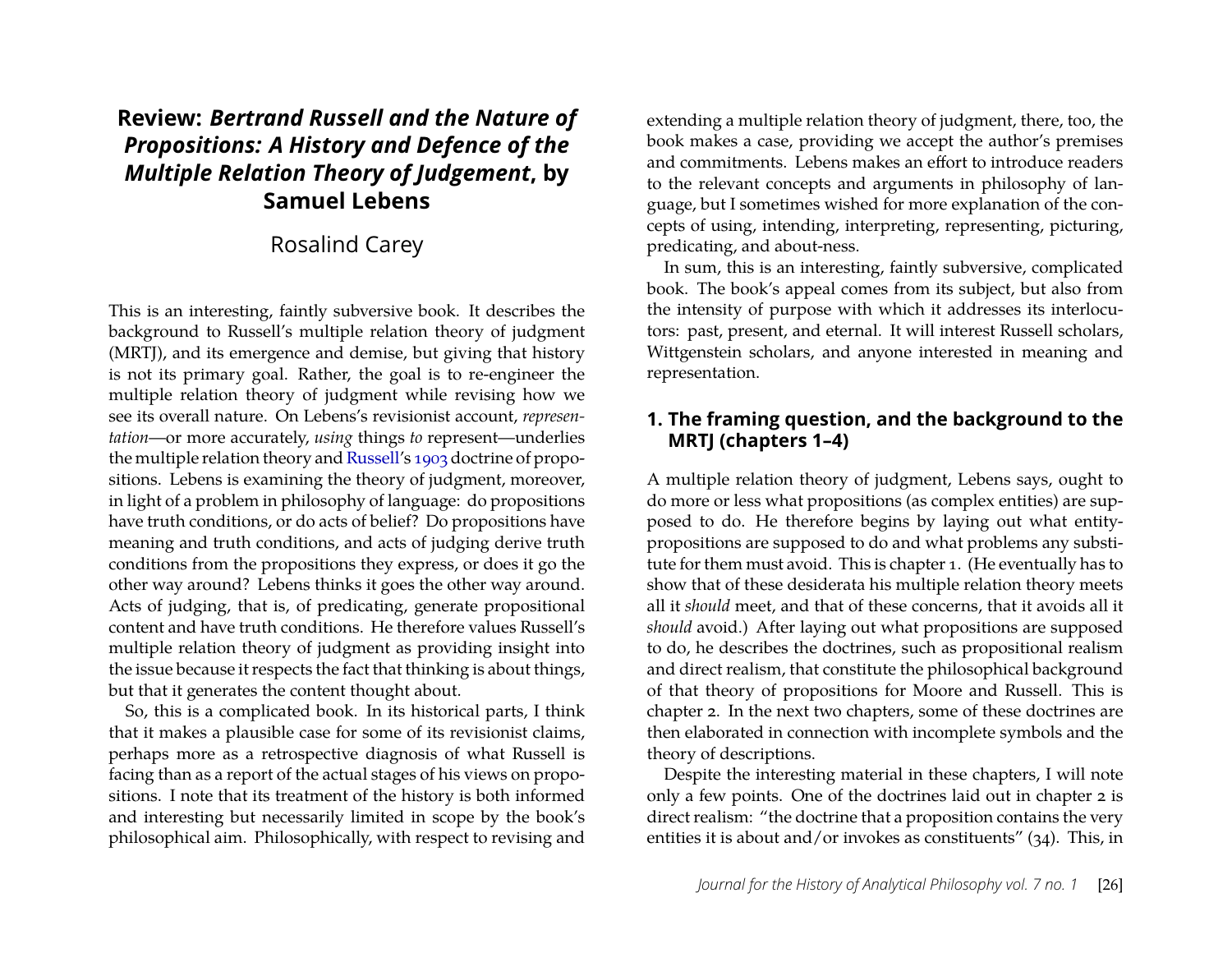connection with his conception of using *things* to represent, is a central concept in the book. Since Lebens is concerned, not with compositional theories of sentence meaning, but with an expression's assertoric content, i.e., "what is *said* in the utterance of that expression" (60), his fourth chapter distinguishes between correspondingly different kinds of direct realism (86). Finally, one of the doctrines endorsed by Russell and Moore in this early period is terminism (that everything can be a term or subject). Lebens continues to accept this doctrine, but thinks the point is not essential since the multiple relation theory can be made to work even without that assumption.

#### **2. The emergence of the MRTJ, and its "representation concern" (chapters 5–6)**

In [1903,](#page-8-0) [Russell](#page-8-0) says that the mind is in direct contact with objective propositions. Propositions containing denoting concepts are about things not contained in the propositions. But, Lebens says, Russell thinks that propositions containing no denoting concepts are about their own constituents (100). To say that propositions are about what they contain means that minds use propositions to represent what they contain.<sup>[1](#page-2-0)</sup> This last claim can be doubted, and the textual evidence is ambiguous, but the philosophical point emerges from thinking about what is implied by holding that propositions are complex extra-mental *objects*. On Lebens's view, an object cannot make *itself* represent; representing comes from the use we make of things. Without an intentional element, and use, there is no reason why states of affairs that contain *x* doing *y* represent *x* doing *y* (100). He says, "the idea was that when we assert a proposition, we *use* it to represent itself" (101). This rather esoteric point constitutes, I think, a diagnosis of what we can now say Russell was doing, and not a description of what, at the time, he could say he was doing. It turns on the insight that a state of affairs cannot possess meaning or truth in itself.

Putting the above perspective on hold for the moment, one reason for Russell to move away from propositions comes from his direct realism, i.e., from "the desire to put our minds in contact with the world without any intermediary veils" (110). In 1903, that contact is indirect: a mind stands cognitively related to a proposition, but even when the proposition is "about" its parts (that is, when its parts are not denoting concepts), the person stands related to the proposition and not what the proposition is about. Thus, the proposition stands between the person and what the proposition is about. Russell's move to the multiple relation theory is thus a move to a "purer form" of direct realism, where the veil of the proposition falls away (110). Because the multiple relation theory gets rid of the veil of propositions, "to judge that Desdemona is in love is . . . to stand directly related to her rather than to some complex of which she is a part" (110).

Though Russell's move to the multiple relation theory puts mind in a more active role, it confronts a "representation concern", for in *judging* (*understanding*, etc.) the object-relation has to *appear* to relate. Citing [Russell](#page-8-1) [\(1910\)](#page-8-1) on how the relation "must be before it [the mind] *as* proceeding from *A* to *B*", Lebens writes: "the phenomenological language is important here. What makes the object terms representational is how they *appear* to us in the act of assertion" (122). He takes G. F. [Stout'](#page-9-0)s [\(1910–11\)](#page-9-0) criticisms of Russell's version of the 1910 theory to reinforce the notion that, "when we judge, we *feel*, . . . , as if we're related to a unity" (123). But "the fact that an *appearance* of a thing would suffice, indicates that what we're after here, isn't fundamentally, a single entity [a proposition] to serve as an object of a belief, but that there should be some *representation* going on" (124).

To meet this concern, Russell tries different strategies. As Lebens explains it, in 1910 the direction of the subordinate relation R (e.g., from *A* to *B*, not *B* to *A*) is not used, as is often said, to disambiguate senses (the so-called narrow direction problem),

<span id="page-2-0"></span><sup>1</sup>Lebens reaffirms that the early Russell used propositions to represent themselves on page 257, note 4, and on page 281, note 4.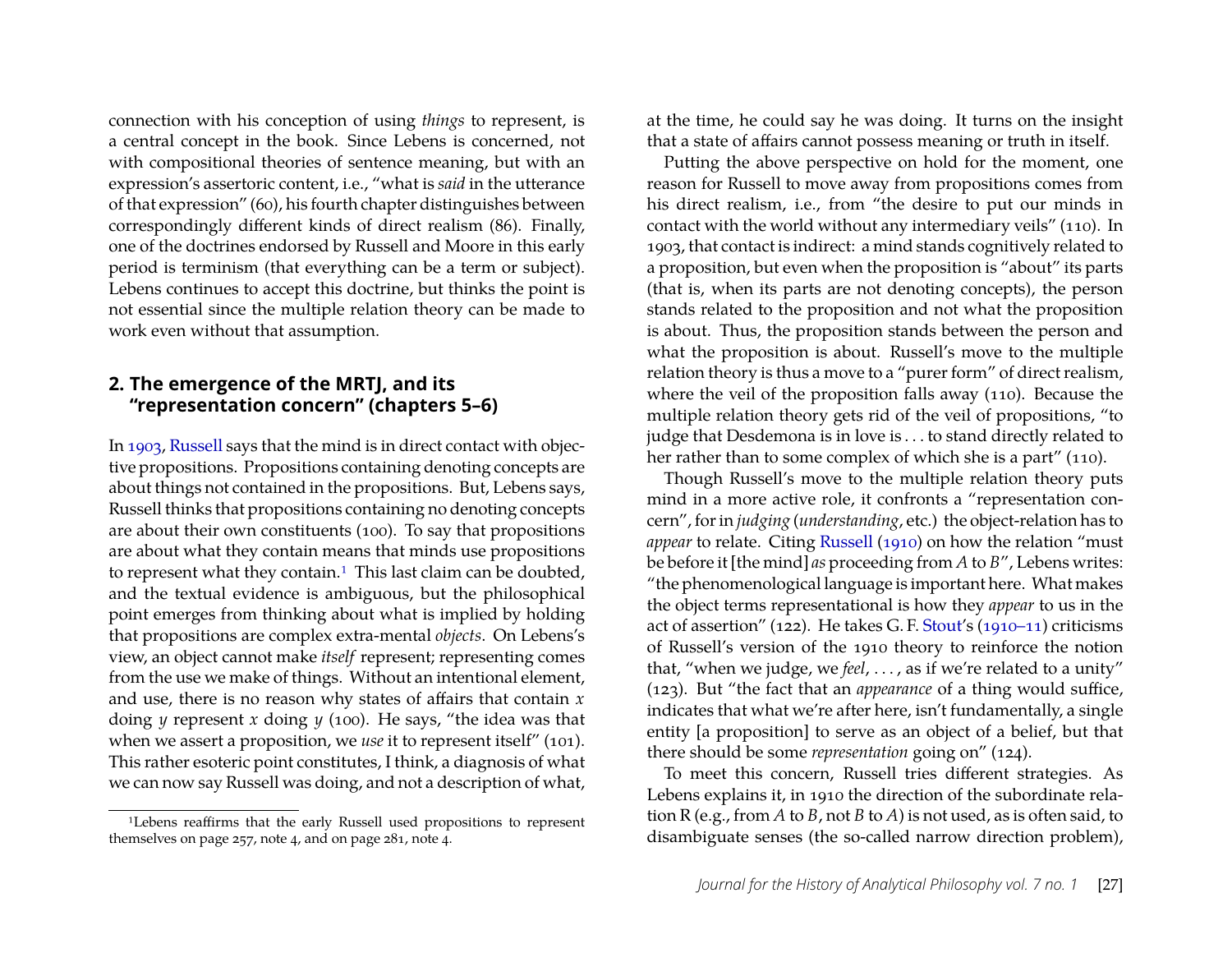but to give an appearance of unity among the object terms (120). In [1912,](#page-8-2) the directional feature moves to the relation of *judging*. While he approves of placing responsibility for meaning on acts of judging, Lebens thinks this is not enough. Anticipating his own treatment of the theory, he says: "we want to know *how*" judging does what it does (126).

Since Lebens values the multiple relation theory for bringing mind, intention, and use, to bear on a theory of content, he especially values the 1912 version, which makes *judging* crucial to establishing content. In chapter 8 he suggests two ways of adopting the theory. (These ways are suggested by the work of [Sainsbury](#page-8-3) [\(1996\)](#page-8-3) and [MacBride](#page-8-4) [\(2013\)](#page-8-4), who do not go on to adopt the theories.) In chapter 9 Lebens embraces an extension of the theory on which molecular propositions are constituted by cognitive acts. Referring there to Stout's remark that Russell's theory of 1912 suggests an idealist doctrine that there are no propositions outside of judgments, and referring to my 2007 suggestion that, for Wittgenstein's taste, [Russell'](#page-8-2)s [1912](#page-8-2) theory of judgment makes a proposition *too* dependent on a cognitive act, he notes that what is apt to seem like a weakness is the strength of the original version and his extension. Lebens's point is not to disagree with my interpretation of how Wittgenstein may have viewed the 1912 theory (although perhaps he does). Rather, he rejects the notion that dependence of representation and truth on judging is a problem; this dependence is a virtue of the theory of judgment (273).

#### **3. The demise of the MRTJ (chapter 7)**

In chapter seven, Lebens turns to why Russell puts aside the *Theory of Knowledge* manuscript [\(Russell 1984\)](#page-8-5) unfinished, and why he eventually abandons the multiple relation theory. Since his task is not primarily historical, he need only show that whatever concerns might be or have been leveled against Russell's theory are either not his own or can be met. Wittgenstein's objections may not have been definitive in Russell's abandoning the theory, he says, but he has to address them. To respond to Wittgenstein's objections, he must first say what they are. We know, for example, that Wittgenstein objected that Russell's theory did not prevent nonsense, but it is not clear exactly why it didn't, or in what sense. To clarify the point Lebens distinguishes different kinds of nonsense (category errors, etc.), which are constraints that he later dismisses.

His description of the literature on the demise of Russell's theory is swift and expert, but his description of the nonsense objection raises a question. Wittgenstein says Russell's theory of judgment fails because it permits nonsense. In considering this point, are we supposed to imagine judging, so to speak, emanating from the mind, or are we supposed to imagine what occurs when we read or hear sentences, as you are doing right now? If the former, we can always respond that, after all, people do assert nonsense. This is why Lebens dismisses Wittgenstein's nonsense objection in chapters 1 and 8. But if we're hearing or reading, there may well be "sentences" so lacking in sense that they *cannot* be understood or judged. And a theory of understanding and judging *should* make it clear that a person who hears or reads (e.g.) "Japan celery" cannot understand or judge it. So, as applied to judging *another person's* utterances or sentences, Lebens's rebuttal perhaps fits less well.

Although Russell stops work on his 1913 text before *officially* reaching molecular thought, the way he disambiguates beliefs involving asymmetry, e.g., that *A* is before *B*, makes them molecular, and he cannot analyze the atomic components into their parts or the ambiguity reappears. Lebens points out that Russell also can't use the judging relation to order the elements involved since he "no longer thought that relations (including the *judgment-relation*) relate in any direction at all" (146). Though Russell foresees that molecular propositions may commit him to false atomic parts, he could avoid this by allowing judging once again to order its elements, Lebens says. Lebens employs this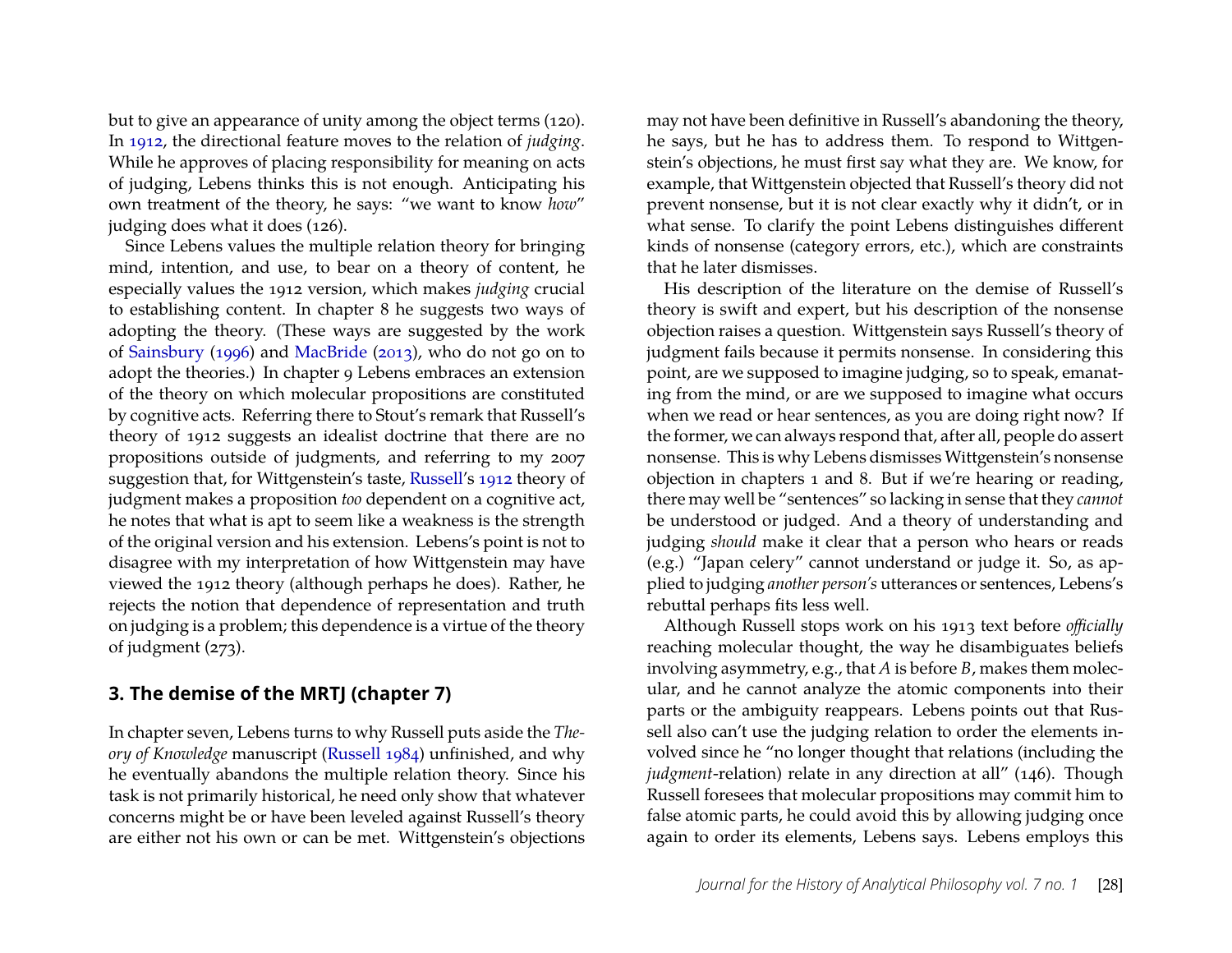strategy later.

The molecularity issue might bring Russell's work on the *manuscript* to a halt, but it is unlikely to be disastrous for his theory of belief, Lebens says. Given his purpose, Lebens need not explain *why* Russell decided to abandon the multiple relation theory. He thinks that Russell gives up the theory primarily "because he no longer believes that there is a particular thing called the self" (155). Lebens at least "initially" finds this claim "not entirely convincing" because Russell had already abandoned acquaintance with the self and its persistence in time, but the causes, which lie in Russell's "drift away from the spirit of direct realism" in the direction of sense-data theories (154), lie apart from Lebens's purpose with the book.

For the same reason, Lebens need not take a stand on *when* Russell abandoned the theory of judgment. In fact, he thinks that Russell continues to subscribe to the multiple relation theory for some time after the demise of the text (192). In this context, Lebens says that I claim that, at a certain point in 1913, namely, in the "Props" notes, Russell's theory of judgment "seems to be a binary relation" (148). His wording is careful ("seems to be a binary relation") because the point is not clear. So, to clarify: I did not say *judging* is a binary relation. Based on Russell's diagrams, I thought *understanding* might be. I said: "Russell explains *understanding* in these notes in terms of direct perception" [\(Carey](#page-8-6) [2007,](#page-8-6) 102). With respect to *judging*, I said that his diagrams show that he has "bypassed a map . . . of the form of belief for a picture of its correspondence to fact" (105), using representations unlike his earlier "spatial illustrations" (105). What causes confusion is a misquote (mine, not Lebens's).[2](#page-4-0) Where Russell says judgment is "still a multiple relation", I typed "still a neutral relation" (98).

This does not shape my argument. Indeed, the correct quote supports my central argument, which is that "even though he can go no further on the manuscript, Russell doesn't abandon his theory of judgment" and continues "for some time to have faith in his theory of judgment" (95). I therefore share Lebens's view that Russell continues to subscribe to the theory of judgment for several years after 1913. Yet I would now resist putting the question as "did Russell have or not have the theory by . . . ". He did in one sense and did not in another. That a person's belief must have propositional unity *of a sort* comes to seem inevitable, but belief as a dual relation to that content remains unacceptable.

With respect to the 1918 period, Lebens takes Russell to have gained, from "Props", a view of how to sustain the unity of what is believed without implying that it is true. The way he describes the problem seems to imply that, for Russell, *there are* relations, but I think it would be closer to say that, after 1914, Russell has to treat a relation word "*R*" as part of a sentence's built-in instructions as to how to use the names in the sentence to represent. If we look at propositional unity this way, it introduces an element of use compatible with Lebens's thesis, but it places it within how we read sentences. This is important, because acts of beliefs are mostly private but we can only apply truth and falsehood to what is public, and so there has to be an account of how we understand and judge sentences.

#### **4. The philosophical defense of the theory of judgment (chapters 8–11)**

In the third and last part of the book, a historical survey is replaced by a philosophical defense of a re-engineered multiple relation theory of judgment. Chapter 8 lists what are, or may have been, Wittgenstein's constraints on a proper theory of belief. They require that it protect significance, avoid category errors and type errors, extend to molecular propositions, and yet involve no extra premises. It then addresses all but the molec-

<span id="page-4-0"></span><sup>2</sup>The quote reads: "Judgement involves the *neutral* fact, not the positive or negative fact. The neutral fact has a relation to a positive fact, or to a negative fact. Judgement asserts *one* of these. It will still be a multiple relation, but its terms will not be the same as in my old theory. The neutral fact replaces the *form*" [\(Russell 1984,](#page-8-5) 197).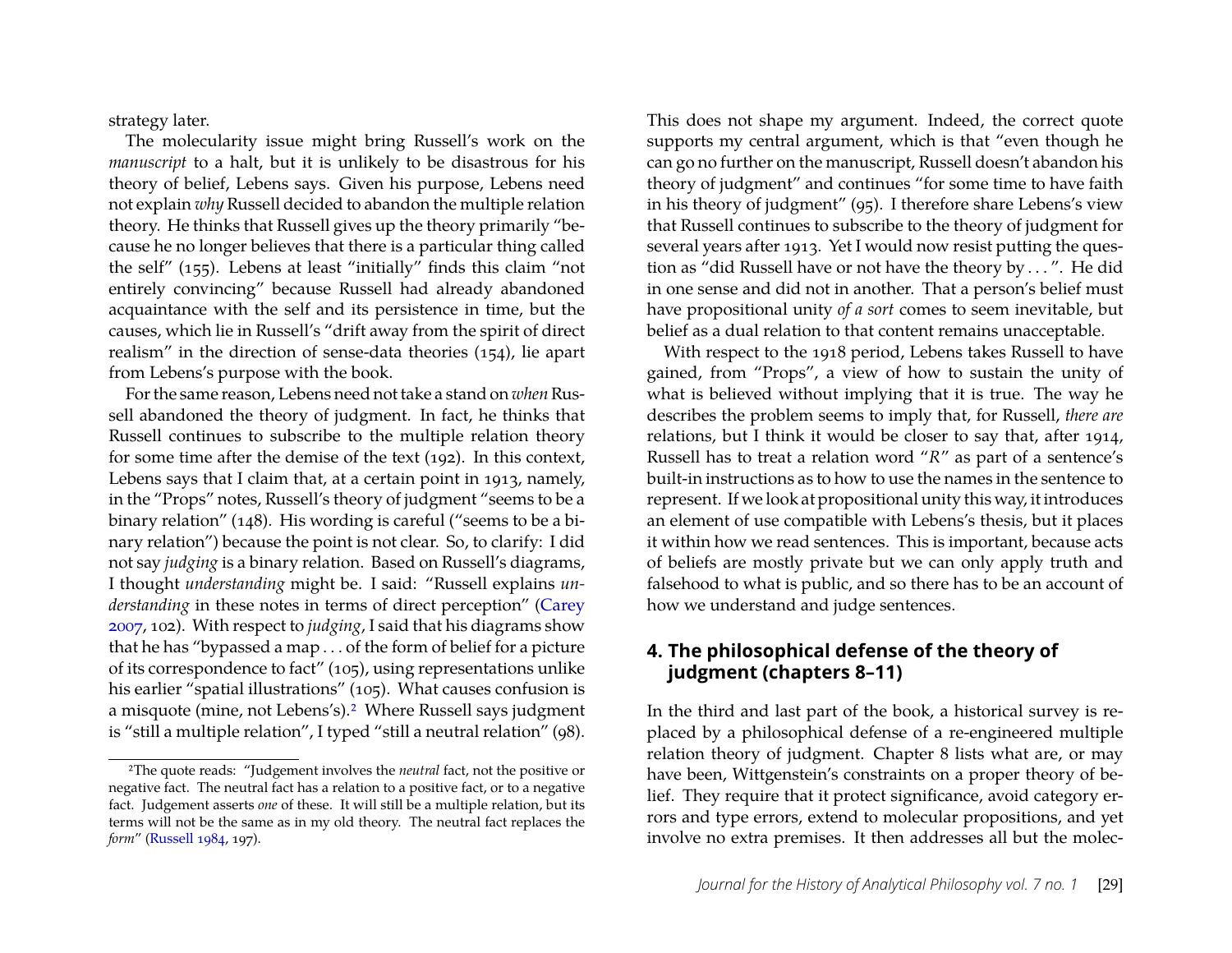ularity issue, which is reserved to the next chapter. As noted, Lebens argues that the multiple relation theory needs no apology for permitting categorical nonsense, e.g., nonsense of the form "my toothbrush is trying to kill me", or other kinds of nonsense, since people do make such assertions (as we have daily proof). Moreover, Stout's "representation" concern is more difficult for a revised theory of judgment to meet, and more fundamental, since to solve it is to solve significance concerns (179).

The difficulty is to explain what *judging* is, that representation should occur by its means. Lebens wants to push farther than Russell's 1912 theory and to describe what judgment already does, so that it is neither an extra premise nor an empty assertion on the order of "judging just does represent". Following [Sainsbury](#page-8-3) [\(1996\)](#page-8-3), he suggests that objects can be used to mean themselves and that, universals, taken as objects, can be used predicatively. We are to regard judging as an act of predicating, and predicating as mentally passing over things and (I think) sorting them. In this sense, predicating, e.g., *blue* to this object, can be right or wrong, and so the truth or falsehood of an act can be determined. But predicating/judging uses objects. Thus, we predicate *love* of Juliet and Romeo by "ordering *love*, Romeo, and Juliet" in our minds (184). The ordering is not pushing objects around or "sticking anything together to create a unified propositional entity" (184). Propositional content comes from an act of predicating/judging.

Lebens writes: "the object-relation doesn't occur as a relatingrelation, nor does it occur merely as an object; it appears *predicatively*" (186). Note the word "merely"; as is explained shortly, the object-relation occurs first as an object, and then the mind "*uses* its object relation as a predicate" (187). After 1913, the meaning of these cited sentences would be problematic for Russell. There ceases to be a single meaning to "meaning" or "thinking", such that we can think about particulars and about a relation. Lebens seems to relegate this kind of problem to claims that there are things to which we can't refer, which he thinks are absurd (37), but Russell's problem is up-stream of this. It means, as he says in "Reply to Criticisms" in his Schilpp volume [\(1944,](#page-8-7) 691), that we do not think of *continuity* but of continuous series. Evidently, we only think we can think of object-relations.

Sainsbury's theory has an alternative in [MacBride'](#page-8-4)s [\(2013\)](#page-8-4) analysis. That approach shows that a multiple relation theory of judgment is compatible with disallowing relations to occur as terms in the form of adverbial judging acts, one of which might be rendered "judging *love*-wise". Although MacBride's work shows that on this point, and on the existence of universals, one can "remain neutral" (188), Lebens doesn't embrace that approach; he prefers Sainsbury's, which comes closest to the Russell's philosophical program (189). Thus, a rejection of object-relations and universals is not essential to rehabilitating the multiple relation theory. Lebens says, "As a terminist, a realist about universals, and a direct realist, it makes sense to me to say that when Othello judges that Desdemona loves Cassio, he doesn't just stand related to *D* and *C*—he also stands related to love" (189). Given his tolerance towards relation terms and universals, his own theory is unlike any "modification" Russell had in view after 1913.

#### **5. Molecular judgments and understanding (chapter 9)**

One objection to the multiple relation theory is that it cannot account for molecular propositions (including propositions containing quantifiers), but "requires readmitting atomic propositions" (191). Russell's 1913 worry on this score was due to his "eccentric" rejection of the direction of *judging*, Lebens says, and is resolved by reinstating judging's direction (191). But the difficulty remains in another form, for "we feel that when we assert a disjunction, for example, that *Ga* or *Fb*, the atomic constituents of that disjunction exist *prior* to the conjunctive act of my asserting the conjunction". That is, "it seems to us that when we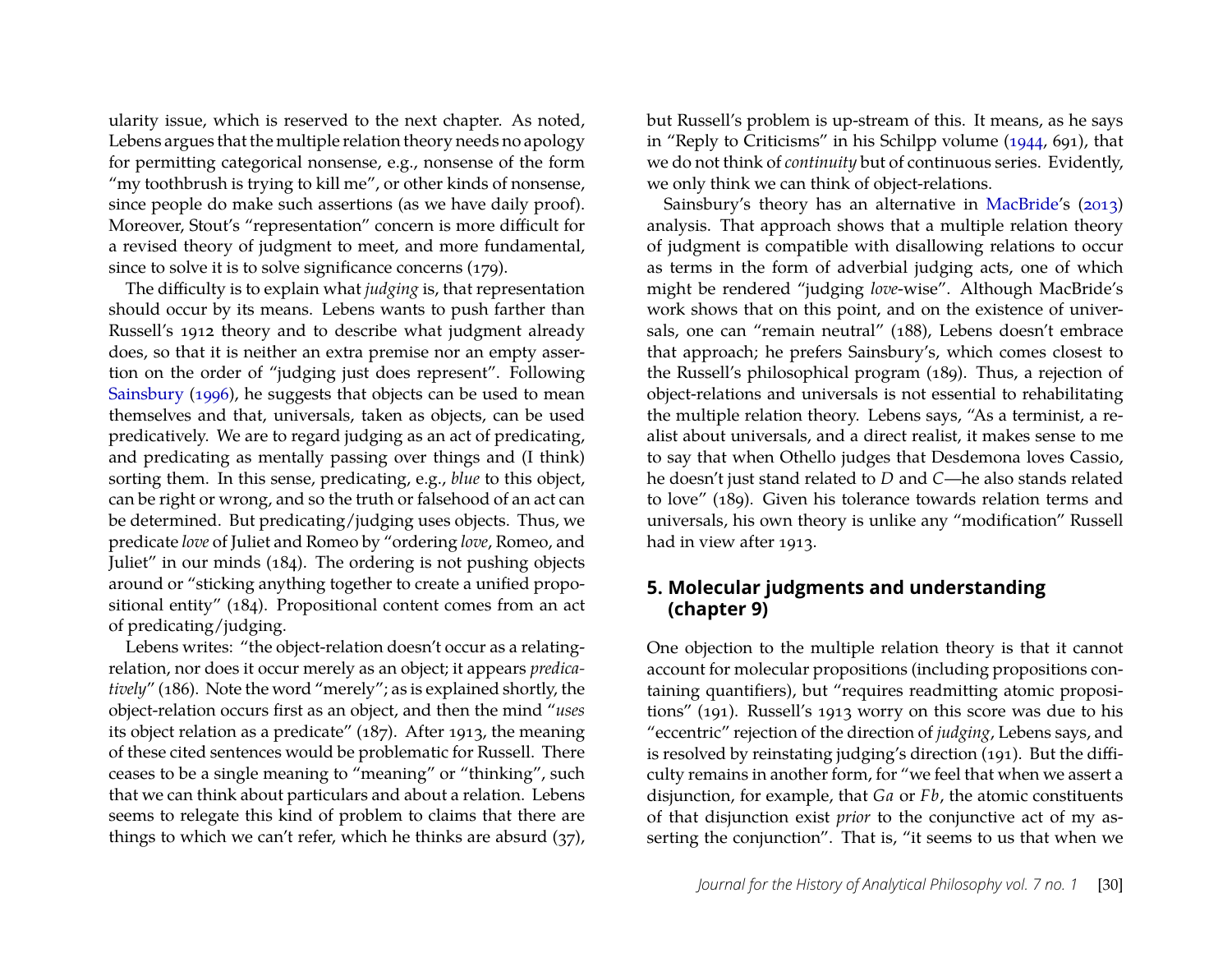make such a judgment, we stand related to the disjuncts, (*Ga* and *Fb*) not merely to their disjointed parts (*G*, *F*, *a*, *b*)—it is *their* disjunction that we assert." (192).

When he says that this is a problem I put forward in "Wittgenstein's name" (192), Lebens means that I argue that Wittgenstein pressed Russell to address understanding before judgment, to identify something that is understood (to be true in this case, false in that) and judged. This is right, but Lebens's interest in the point is different than mine. It is the *seeming* that concerns him. He has to "guarantee that, in some sense or other, the propositions *Ga* and *Fb* are prior to any act of asserting their disjunction" (199). But he has to do so without admitting atomic propositions, i.e., objective contents existing apart from minds. He meets this new "phenomenological concern" by allowing that atomic "understanding states have to preexist molecular judgments" (202). What is needed are states, arrived at by cognitive acts. On his example (204), a certain mind's understanding of Peter's envy for John consists of a relation of *understanding* between that mind, envy, Peter, and John; in short: *U*(*m*, *E*, *p*, *j*). The multiple relation of *understanding*, which relates a mind "in a specific order" to the constituents of the "proposition", also "predicates, for the sake of understanding, its object-relation of the remaining objects in a specific order" (200). For example, you stand related by understanding to objects *G* and *a*, Lebens says, and then "predicate, for the sake of understanding, *G* of *a*", giving rise to your state of understanding (200).

This is where I get stuck. Assuming that "standing related" has the same meaning said of relations as it has said of particulars, how I am to know which to predicate of which? Moreover, complex cases of understanding are said to presuppose atomic states of understanding, which states may be merely dispositional (209). *Being dispositional* cannot imply a kind of latent content, or that would have to represent, but if it is not content, what is it? If it consists of latent behavior awaiting a stimulus, why not shove most of judging and thinking that way, too? In discussing Sainsbury's theory, Lebens mentions axioms or rules for correctly using known universals. Our knowledge of these rules is problematic for similar reasons.

These concerns aside, given understanding-states and given a cognitive act consisting of understanding alternatives, we understand (e.g.) that either Desdemona loves Cassio or she loves Othello. When we judge this, we apply an act of disjunctive judgment to these alternatives. For, with respect to judging, there are various kinds of acts of judging, and one kind, a disjunctive act, explains how "you can use the understanding states to create the disjunction" (201–02). In this way, states of understanding create the "content" that enters into molecular judgments, but content is not thereby reified; it is a *façon de parler* "cashed out by the multiple relation theory of understanding" (208). Although this means that in judging molecular cases the mind stands related to contents that contain parts, this dilution of "about-ness" (272) merely captures how understanding atomic propositions is presupposed in judging more complex kinds. And making molecular propositions result from mental operations is preferable to admitting logical operators and forms, since its preserves the insight of the original multiple relation theory that "minds are responsible for the genesis of meaning" (210) although truth is determined by fact.

#### **6. Explaining the explananda (chapter 10)**

Lebens reminds the reader of the eleven roles propositions are supposed to play (e.g., what is the information content of a certain sentence utterance; what do synonymous sentences share in common, etc.) and describes how his extended theory of judgment can fill those roles. With regard to the first role, what takes the place of "the" object of assertion is an "ordered-many", that is, a plurality that has an order, such as *love*, Romeo, Juliet, and that ordered plurality "only becomes representational when a mind stands related to it, and predicates its first term of the re-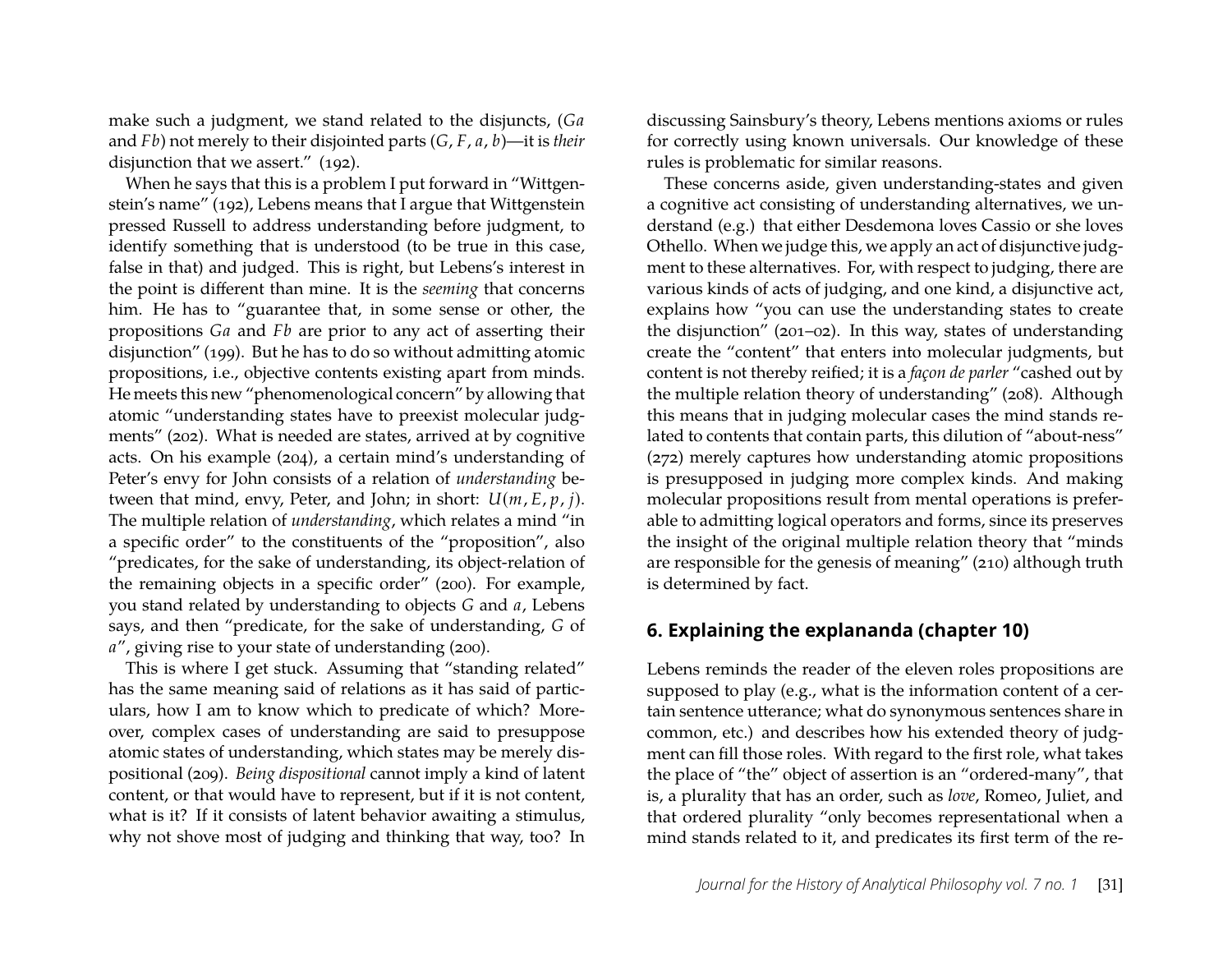maining two" (217). With regard to how two people's sentences mean the same, the multiple-relation-theorist claims that "two people make the same assertion when they stand judgmentrelated to the same object-terms in the same order" (218). That is: "two sentences are used to say the same thing if their speakers use these sentences to express that they stand judgement-related to the same objects in the same order" (218).

Lebens regards Russell's theory of judgment and his own version as a kind of proto-picture theory, except that it does not involve a language of ideas, images, or psychical ingredients. He applauds the multiple relation theory as one on which "assertion is a mental act that directly utilizes that which it's about. This act . . . is more basic than languages that use *words* to refer to objects" (220). I think that this consideration is probably what people mean who attribute a *non*-representational view to Russell. We may "express our thoughts to ourselves in a conventional language (of words)", he continues, but, in thinking, we "arrange worldly items in our minds" (220). This shows admirable confidence about the nature of thought. But can we be so sure as to what thinking is like? Besides being much less sure on such points, I admit that Lebens's description of thinking seems alien. What is familiar (to the extent that I trust descriptions of thinking) comes closer to William James's description of understanding as involving "flying leaps" over words, filled out by anticipatory feelings for grammar [\(James 1890,](#page-8-8) 264) and images, e.g., of a corner of Newton's periwig [\(James 1909,](#page-8-9) 33–34). For the most part, it is noodling. I have zero sense of reaching out to objects that I think about (fortunately). But I do experience "passing over" objects in thought, and ordering them, sometimes obsessively.

With regard to the fourth item—that propositions are truthbearers—Lebens's position is that only beliefs, or acts of mind, are true or false. Thus, "in a world where no one makes an utterance, thinks a thought, or makes any kind of assertion, there will be no truth. The MRTJ agrees. It is acts of mind, and not abstract

propositions, that ultimately bear truth and falsehood" (221). At times Lebens attributes this view to Russell. It applies to 1912, yes, but Russell wavers on the point by 1913. In fact, what to regard as true or false, particular beliefs, or propositions, is a central problem there, and his chapter on truth and falsehood treats these as properties of beliefs *and* propositions (in a sense special to that text) and, derivatively, sentences. As he later says, what we regard as primarily true or false depends on whether we are doing logic or theory of knowledge. I accept this, and I do not see why truth and falsehood cannot be housed in either way, depending on the inquiry. Why not? But I suppose Lebens is concerned with what is the ultimate bearer of truth and falsehood, and not what is convenient to treat as the bearer.

#### **7. The competition, and what has the power to represent (chapter 11)**

In the final chapter Lebens reviews some of the alternative strategies posed by interlocutors who share his concern over representation. As he reminds us, he has constantly urged that "the power of the mind to represent things is so much less mysterious—so much less calling out for explanation—than the power of inert, inanimate abstract propositions, to represent the world" (264). He therefore rejects the claim that it is the content of a mental act that is true or false, not mental acts themselves (267). "What we learn when we realize that representation is firmly anchored in *acts* of representation, is that mental acts are indeed the only things that can be, ultimately, true or false" (267). In saying this, Lebens may appear to be talking about a type, but his intention is not to attribute representation, or truth and falsehood, to an "act-type". Thus, against Peter [Hanks](#page-8-10) [\(2013\)](#page-8-10), Lebens says that the mental act tokens suffice as bearers of truth values; there is no need for act-types to inherit a derivative truth value (268).

The elimination of propositions or types is (I assume) a theory only with respect to *ultimate bearers* of truth: in *applying* "truth"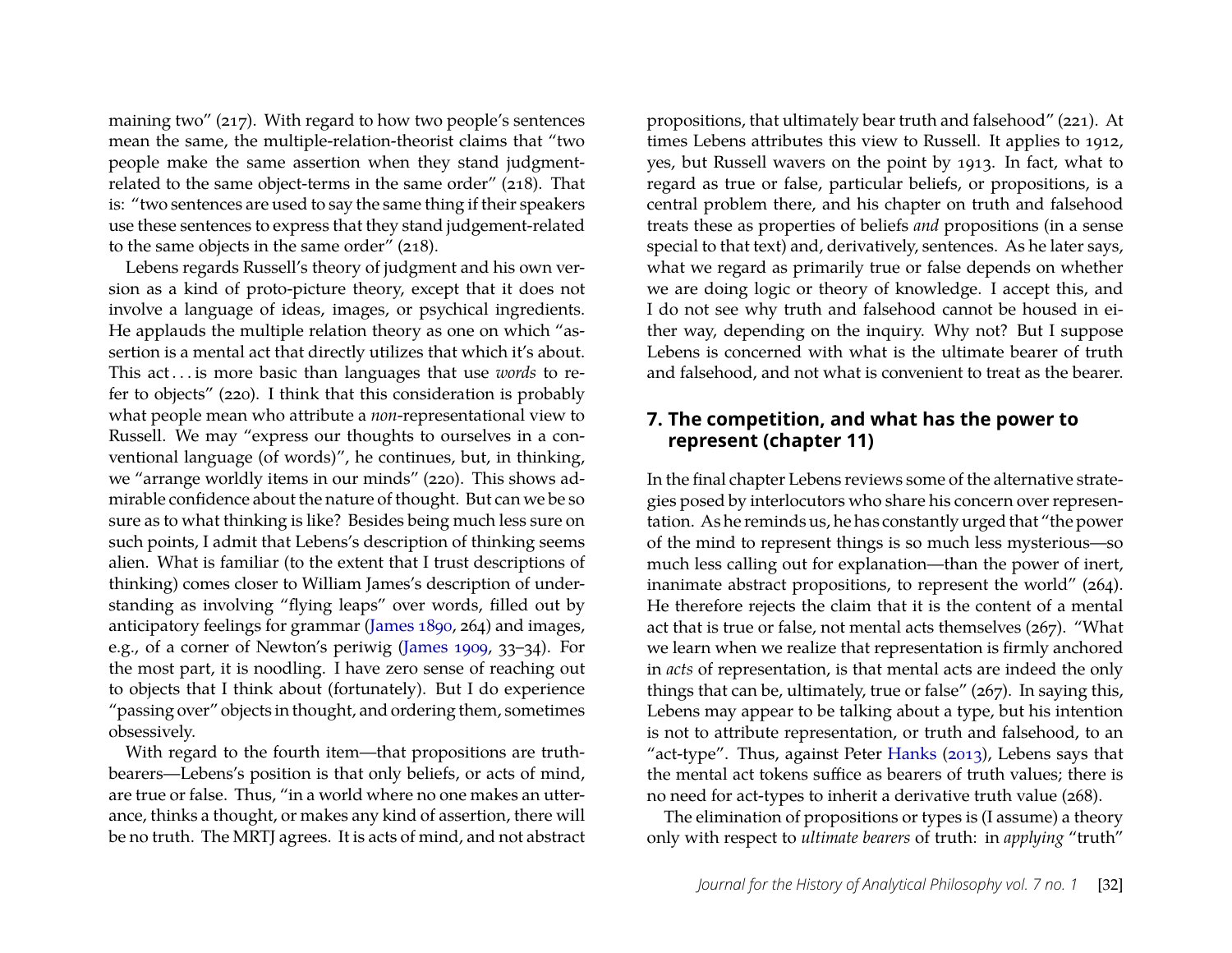and "falsehood", it would be inconvenient if only sentences that are believed are true (or false). It would also be tricky to establish correspondence, if dealing with mental acts. But I gather that these issues are not directly relevant to Lebens's point. He wishes to resist the idea, attributed to Scott [Soames](#page-9-1) [\(2014\)](#page-9-1), that "truth and falsehood are properties of the *content* of the act, but not of the act itself", which falls into the "trap of thinking that you can peel off some abstract entity called a content that has the power to represent all by itself" (267). It could be objected that, in Lebens's case, judging as an act seems to obliterate belief as an attitude. If believing is seen as an attitude, then, in an act of belief, content will seem distinct from the attitude, just because we can hope to find something that verifies the content but won't expect anything to correspond to the attitude.

In closing, I want to mention an area of possible disquiet. In this book, Lebens is doing philosophy of language. Since philosophers of language use the work, or an image of the work, of past philosophers as inspiration for their own ideas, criticisms of historical accuracy brought to bear against them may be off the point. Yet he is also doing history of philosophy, and the doctrines of acquaintance, universals, etc., that he assumes are part of what led to the theory's downfall. To be fair, Lebens does *not* expect the reader to accept a revived theory of judgment that assumes universals and object relations: he offers a choice of theories. Moreover, he is not obliged to think that these issues are debunked, because they were for Russell. But a reader may express a wish that Lebens *had* addressed these issues as well as how we understand sentences. Speaking for myself, I would like him to bring in *more* of the history, and I would like him to talk about understanding *language*. Because I would like to know what he has to say.

#### **Rosalind Carey**

Lehman College rosalind.carey@lehman.cuny.edu

#### **References**

- <span id="page-8-6"></span>Carey, Rosalind (2007). *Russell and Wittgenstein on the Nature of Judgement.* London: Continuum.
- <span id="page-8-10"></span>Hanks, Peter, 2013. "What are the Primary Bearers of Truth?" *Canadian Journal of Philosophy* 43: 558–74.
- <span id="page-8-8"></span>James, William, 1890. *Principles of Psychology.* Volume 1. Boston: Henry Holt & Co. Reprint 1950.
- <span id="page-8-9"></span>, 1909. *Meaning of Truth*. London: Longmans, Green, & Co.
- <span id="page-8-4"></span>MacBride, Fraser, 2013. "The Russell–Wittgenstein Debate: A New Perspective." In *Judgement and Truth in Early Analytic Philosophy and Phenomenology*, edited by M. Textor, pp. 206–41. Basingstoke: Palgrave.
- <span id="page-8-0"></span>Russell, Bertrand, 1903. *Principles of Mathematics*. London: Routledge. Reprint 1992.
- <span id="page-8-1"></span>, 1910. "On the Nature of Truth and Falsehood." In *Philosophical Essays*, pp. 147–61. London: Routledge. 1994.
- <span id="page-8-2"></span>, 1912. *Problems of Philosophy*. Oxford: Oxford University Press. 1998 edition.
- <span id="page-8-7"></span>, 1944. "Reply to Criticisms." In *The Philosophy of Bertrand Russell* (*The Library of Living Philosophers*, vol. V), edited by P. A. Schilpp, pp. 681–741. Chicago: Northwestern University.
- <span id="page-8-5"></span>, 1984. *The Collected Papers of Bertrand Russell.* Vol. 7: *Theory of Knowledge: The 1913 Manuscript*, edited by E. Eames. London and Boston: George Allen & Unwin.
- <span id="page-8-3"></span>Sainsbury, Mark, 1996. "How Can We Mean Something." In *Bertrand Russell and the Origin of Analytic Philosophy*, edited by R. Monk and A. Palmer, pp. 137–53. Bristol: Thoemmes Press.